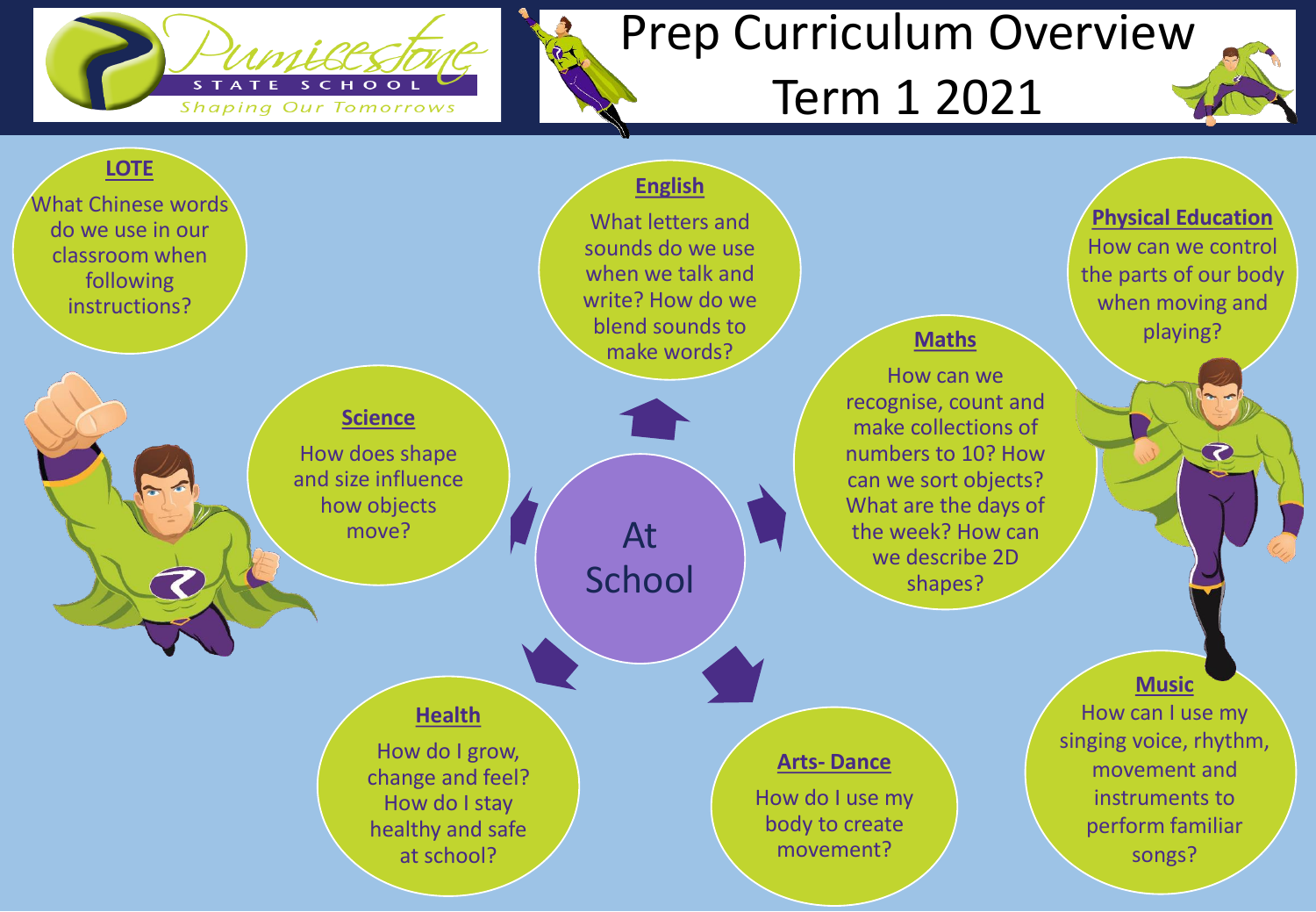

## Year 1 Curriculum Overview

## Term 1 2021

songs?



emotions?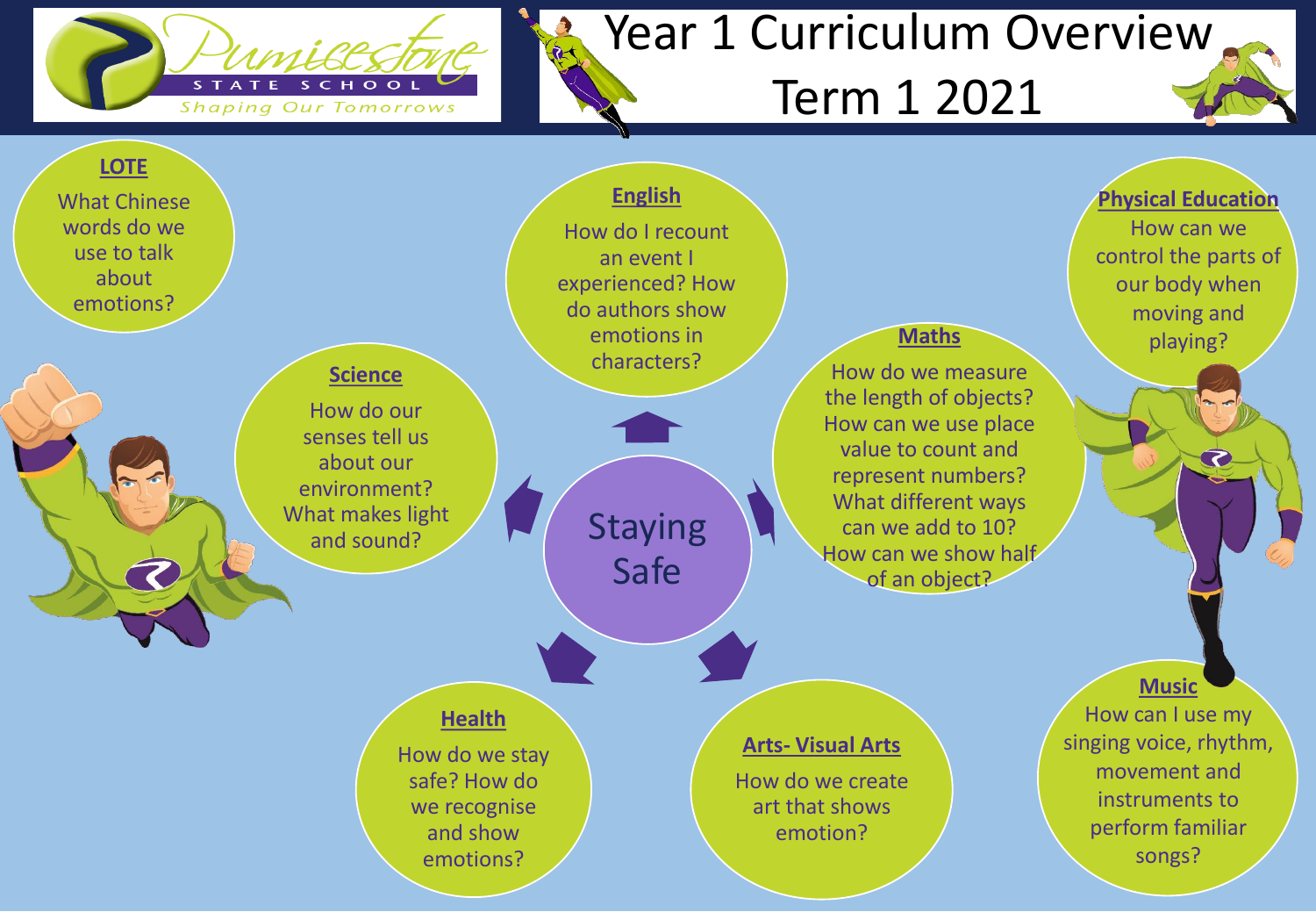

## Year 2 Curriculum Overview

## Term 1 2021

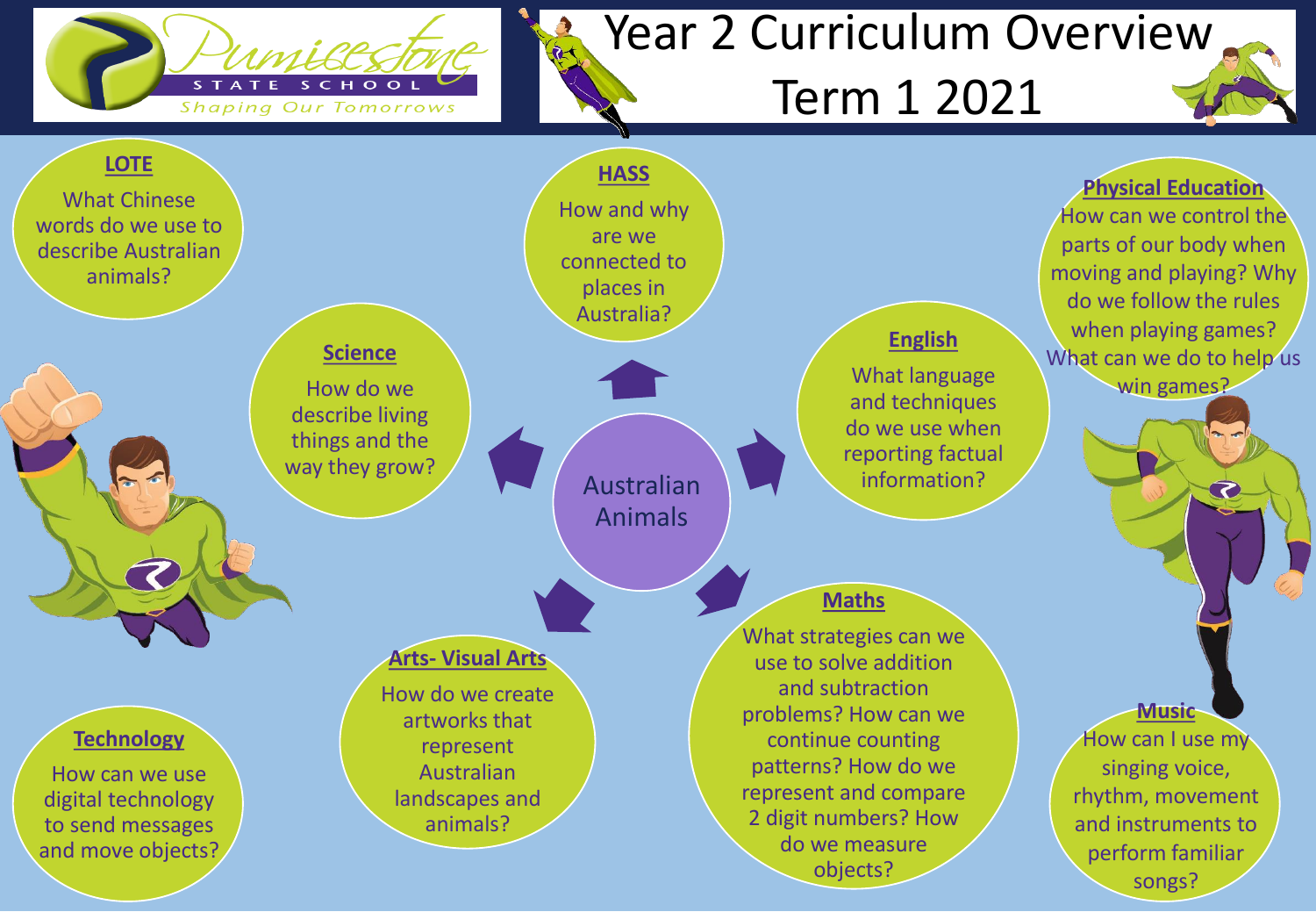

## Year 3 Curriculum Overview

## Term 1 2021

string family?



way?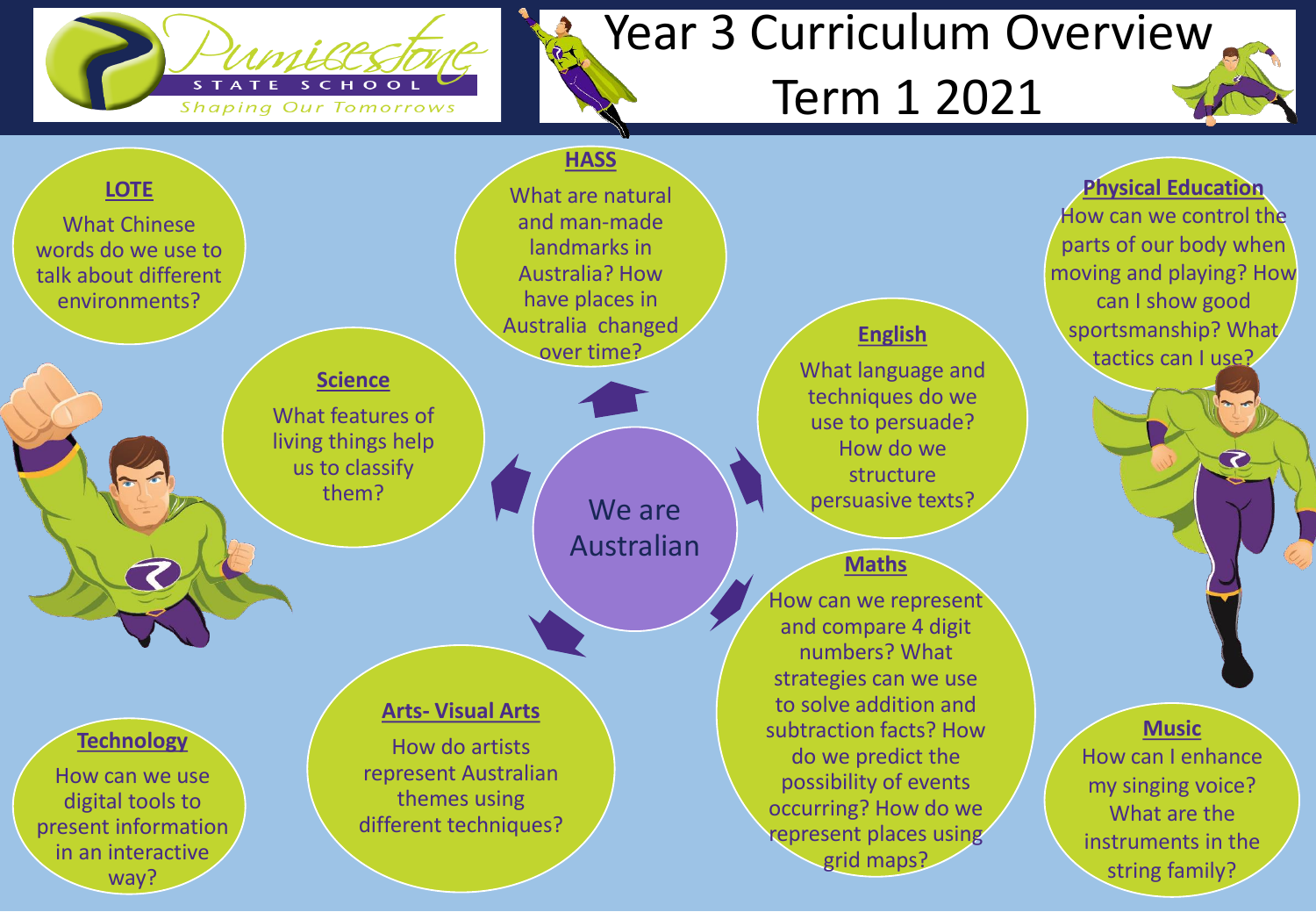

## **X**Year 3/4 Curriculum Overview Term 1 2021

#### **LOTE LOTE**

What Chinese words do we use to talk about different environments?

#### **Science**

What features of living things help us to classify them? How do living things depend on each other and the environment?

### man-made landmarks

in Australia? How do we use and manage natural resources sustainably?

**HASS**

What are natural and

### **Changing** places

#### **Arts- Visual Arts**

How do people present information using Media Arts to persuade audiences?

#### **English**

What language and techniques do we use to persuade? How do we structure persuasive texts?

#### **Maths**

How can we represent and compare 4 digit numbers? What strategies can we use to solve addition and subtraction facts? How can we collect and represent data? What are unit fractions? How do we represent places using grid maps?

**Physical Education** How can we control the parts of our body when moving and playing? How can I show good sportsmanship? What tactics can I use?

て

#### **Music**

How can I enhance my singing voice? What are the instruments in the string family?

#### **Technology**

How can we use digital tools to present information in an interactive way?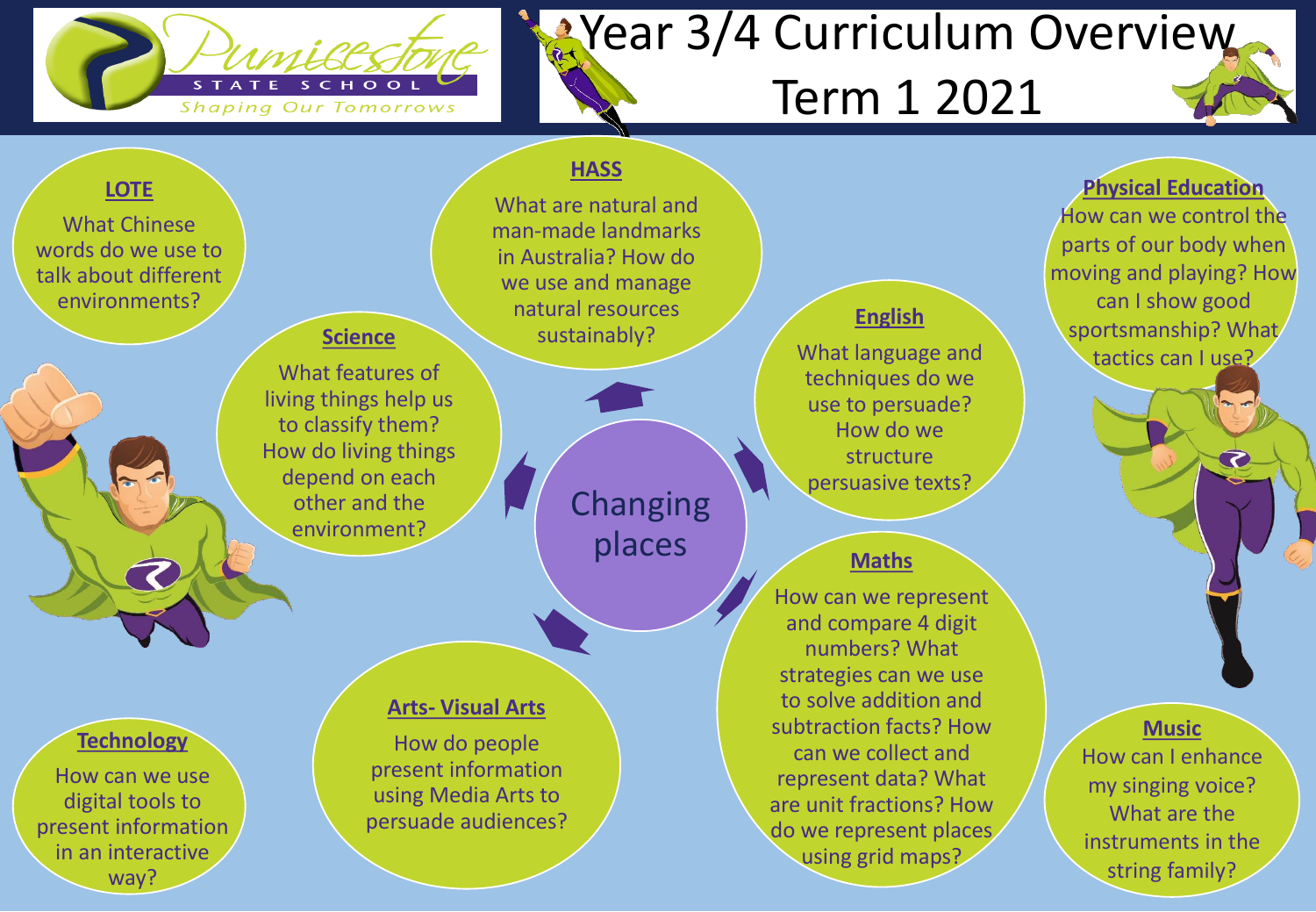

## Year 4 Curriculum Overview

## Term 1 2021

represent data? What are unit fractions? How can we combine shapes to create symmetrical patterns? What strategies can we use to solve number facts?

**Music** How can I enhance my singing voice? What are the instruments in the string family?



#### **Technology**

How do we collect data to identify problems and solutions? How can we present data digitally?

#### **Arts- Media Arts**

How do we view, create and respond to Media Arts that represent issues of sustainability?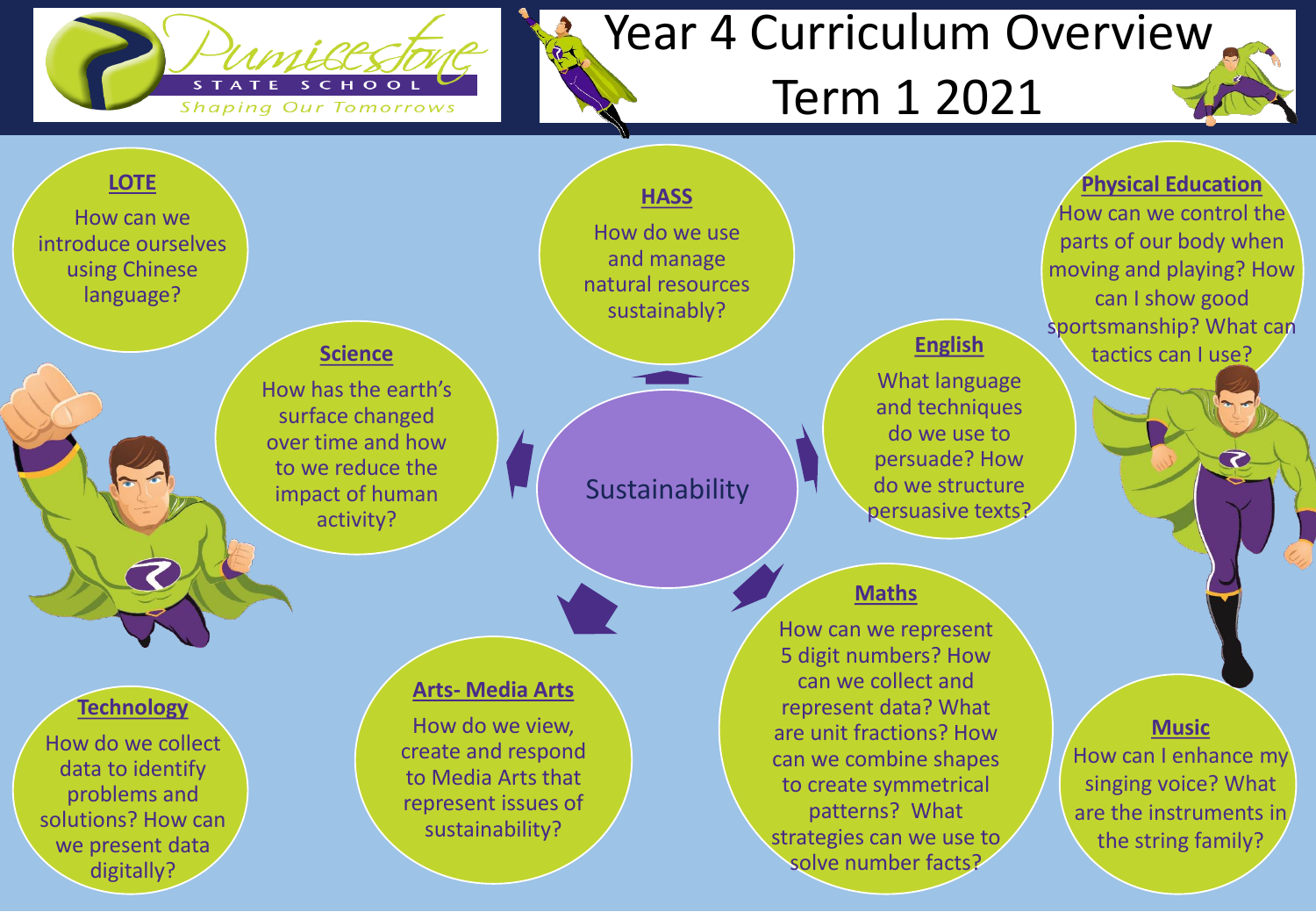

solutions? How can we present data digitally?

# **X**Year 4/5 Curriculum Overview

## Term 1 2020



to Media Arts that attempt to persuade?

compare music? How can we improve our performance skills?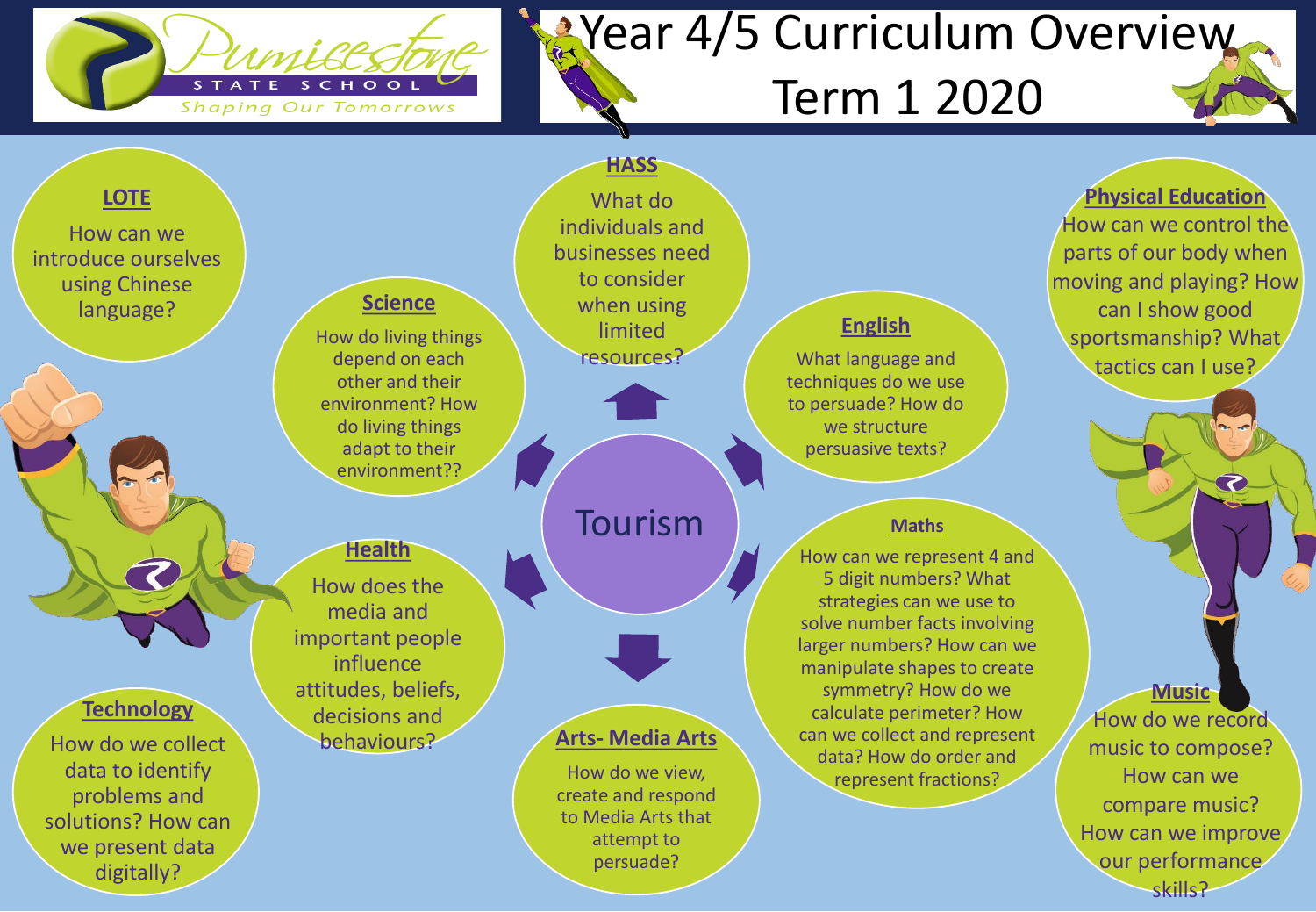

## Year 5 Curriculum Overview

## Term 1 2020

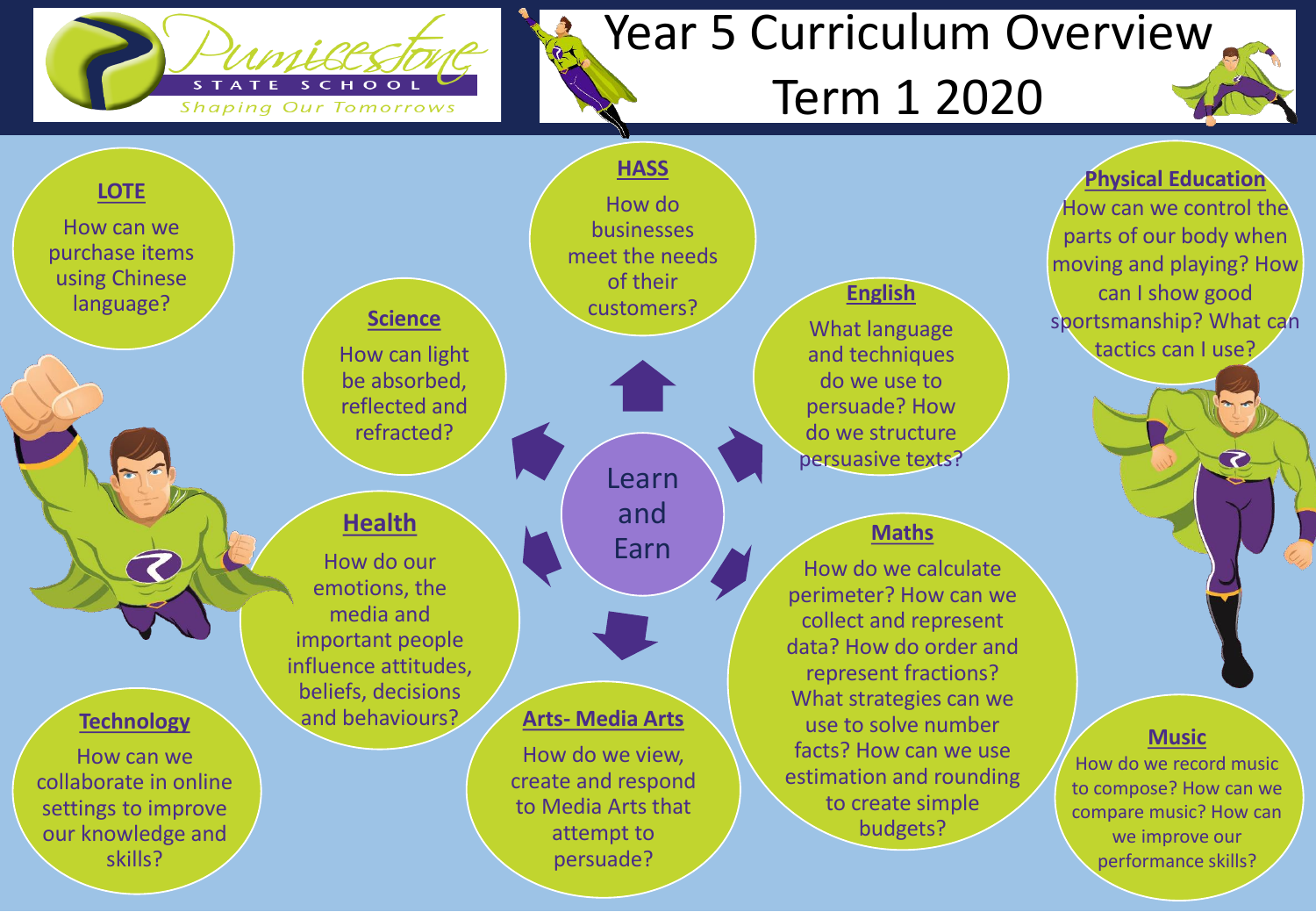

## **X**Year 5/6 Curriculum Overview Term 1 2020